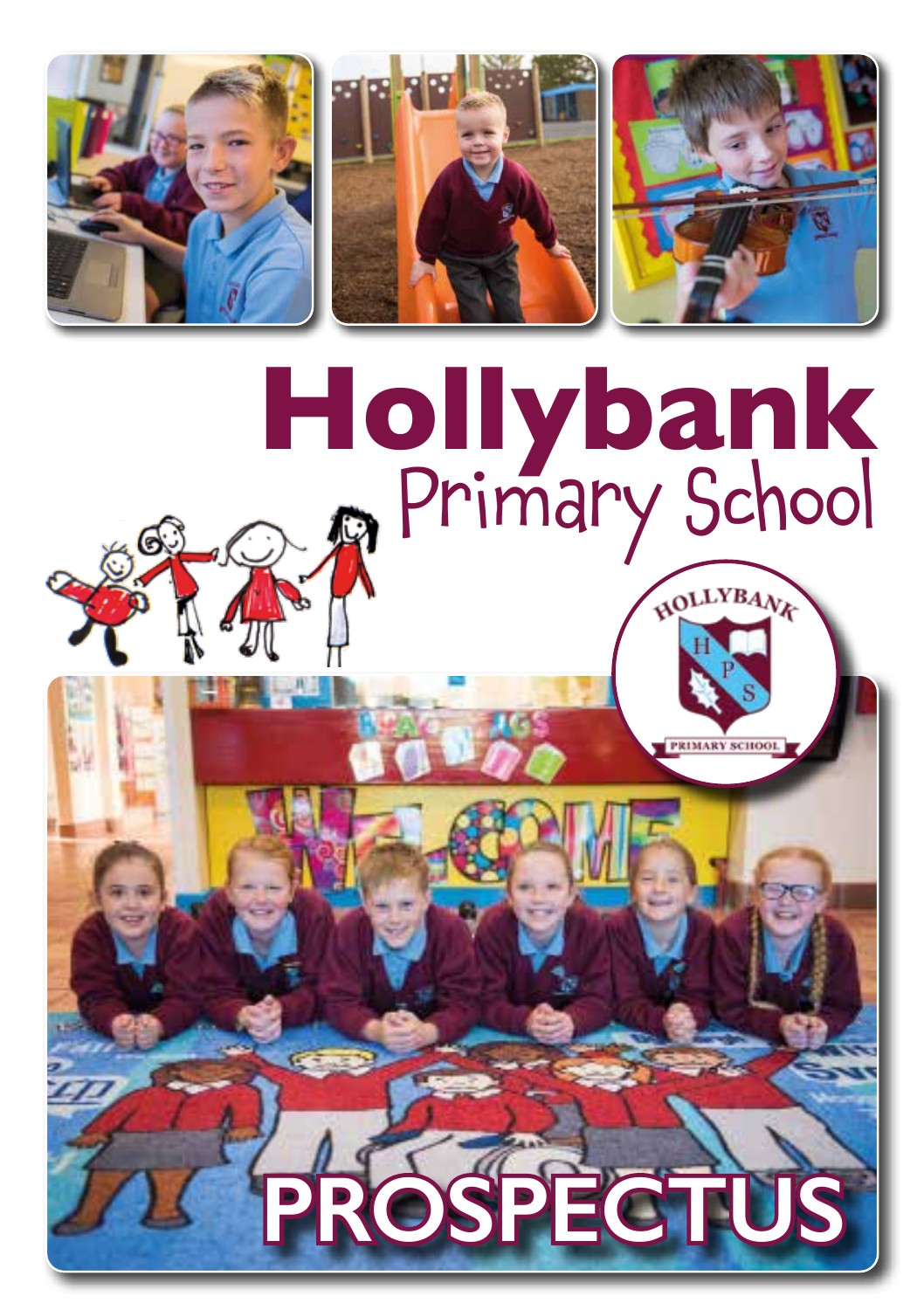# **WELCOME**

#### **The Ethos of The Hollybank Family: WHY JOIN US?**

I'm aspiring to be The best version of me, Sowing seeds of learning today So I grow in every way. Mistakes will help me to achieve And in me Hollybank will ALWAYS believe!

"There is a strong sense of community within the school." **EDUCATION AND TRAINING INSPECTORATE, 2010** Welcome to Hollybank Primary School. We hope this prospectus will give you a short insight into the ethos, environment and learning opportunities that our school provides. It is a very friendly, welcoming school and I am confident that you and your child will be happy with Hollybank as a first class choice for primary education. Of course, we can only provide a snapshot of life at Hollybank in a prospectus as there is no substitute for a tour of our wonderful school. Only then will you experience the warm ethos of our school, the energy and enthusiasm of our children and the hospitable atmosphere of our vibrant and newly refurbished classrooms. If you would like to visit us please do not hesitate to contact the school, via the details at the back of this prospectus.

At Hollybank Primary, we aim to make learning fun, purposeful and challenging. We value each one of our pupils as individuals and ensure inclusion is fostered so pupils develop equality and understanding. We are extremely proud of all our pupils and celebrate this success regularly. Our school shows a strong commitment to the care and welfare of our students and will always respond quickly, sensitively and appropriately to any concerns children or parents have.

Our curriculum is underpinned by a strong support programme for the Mental health and Wellbeing of all. Every day begins with a morning Meet and Greet by staff at the gates, followed by the class teacher welcoming each child to class, with a smile and an emotional check in, through using Zones of Regulation. We settle into our day with mindfulness morning routines such as yoga, breathing exercise and self massage. As the day progresses it is interspersed with brain breaks and emotional check ins, with no bells to disturb the peace! This year we look forward to welcoming our very own Therapy Dog: a wonderful resource to calm children's anxiety.

Our school is an integral part of the local community, regularly participating and contributing to local events. The school choir contributes to local church services and nursing homes, and our pupils are often involved in council activities such as tree planting, PSNI safety events and sporting activities. We are very proud to be one of the schools involved in THRIVE, an initiative lead by Family Connections to enhance the futures of all the young people in our area.

These links extend to post primary schools in the area through projects and activities which help the transition process for our Year 7 pupils, with many past pupils returning to participate in work experience or just to lend a helping hand!

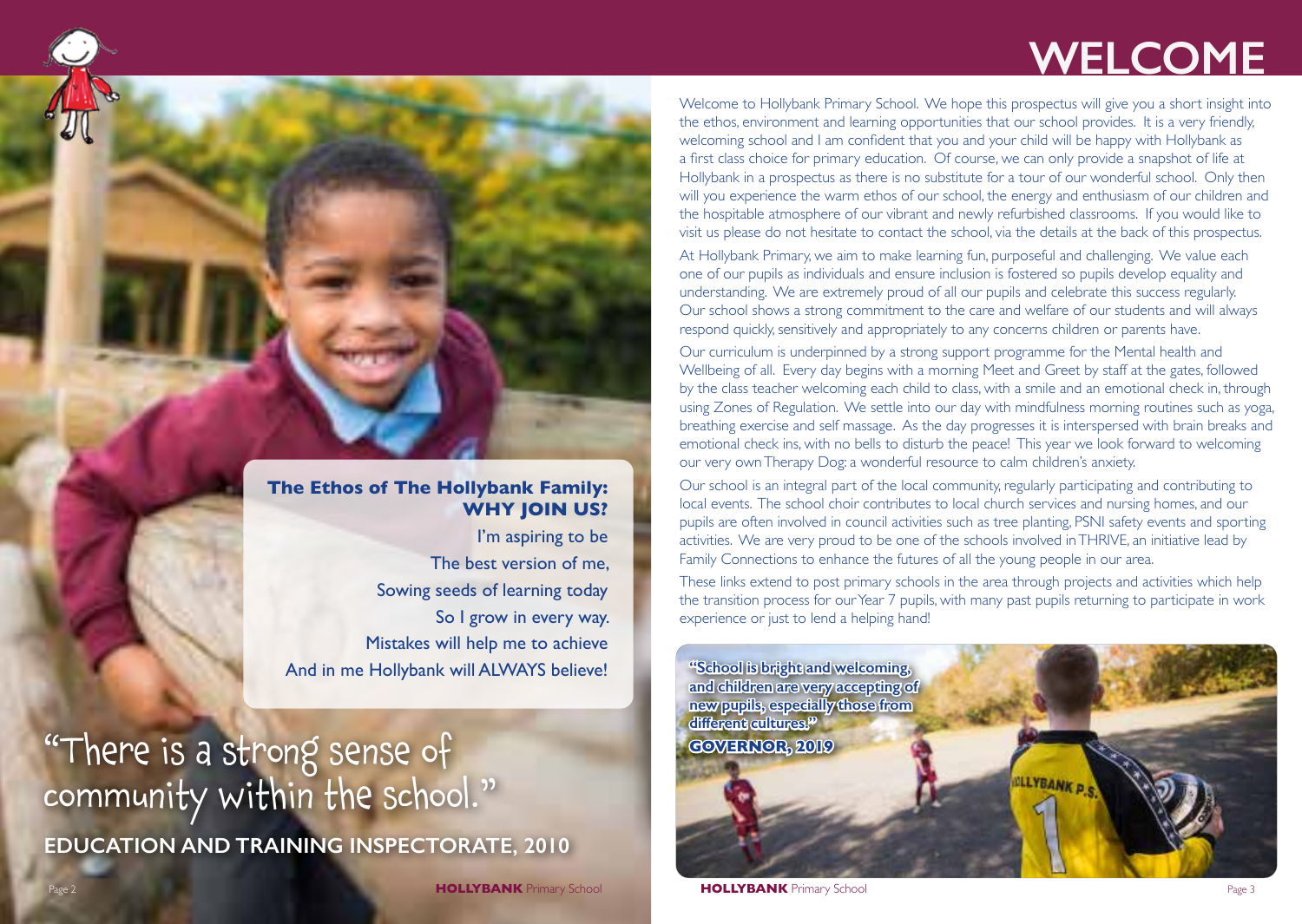# **WHO WE ARE...**









Hollybank Primary School is a bright, modern building set on the edge of Monkstown Wood and provides a safe haven for all our pupils. With fantastic views of the surrounding natural area, the school also benefits from being close to major bus routes, train lines and the local university campus. The accommodation consists of:

- A dedicated Autism Specific Classroom, called 'The Hollybank Hive'
- A Learning Support Unit for Foundation Age Children with Statements of SEN: 'The Junior Hive.'
- A lively and well resourced PreSchool Setting
- A modern computer suite
- Modern, well resourced classrooms
- A spacious art room
- A calming Zen Den
- Two educational support rooms
- A Nurture Nest
- An interactive Foundation Stage suite
- A vibrant well stocked library
- A parent meeting room
- A large multi-purpose hall
- A full size football pitch
- A sizeable zoned playground with water, sensory, games and sand areas
- A modern outdoor classroom used for Forest Schools activities and break/lunch activities
- A polytunnel
- A gardening area with raised beds
- A peaceful willow dome
- A spacious sports' field
- An adventure playground
- An outdoor reading den, bike track and sand and mud pits

Our experienced staff works diligently to provide the children with both a happy and stimulating environment, that ensures every child reaches their maximum potential through an education tailored to meet their needs. Our parents are dedicated to helping us provide high standards of social, physical, academic and pastoral opportunities. Whilst our pupils have been fulfilling their role as ambassadors for our school we have received countless compliments from the wider public on their positive, friendly and respectful attitudes.



### "Tell me and I forget, teach me and I may remember, involve me and I learn." **BENJAMIN FRANKLIN**

**"Staff certainly are valued and individuals' commitment and positivity is clearly evident." GOVERNOR, 2019**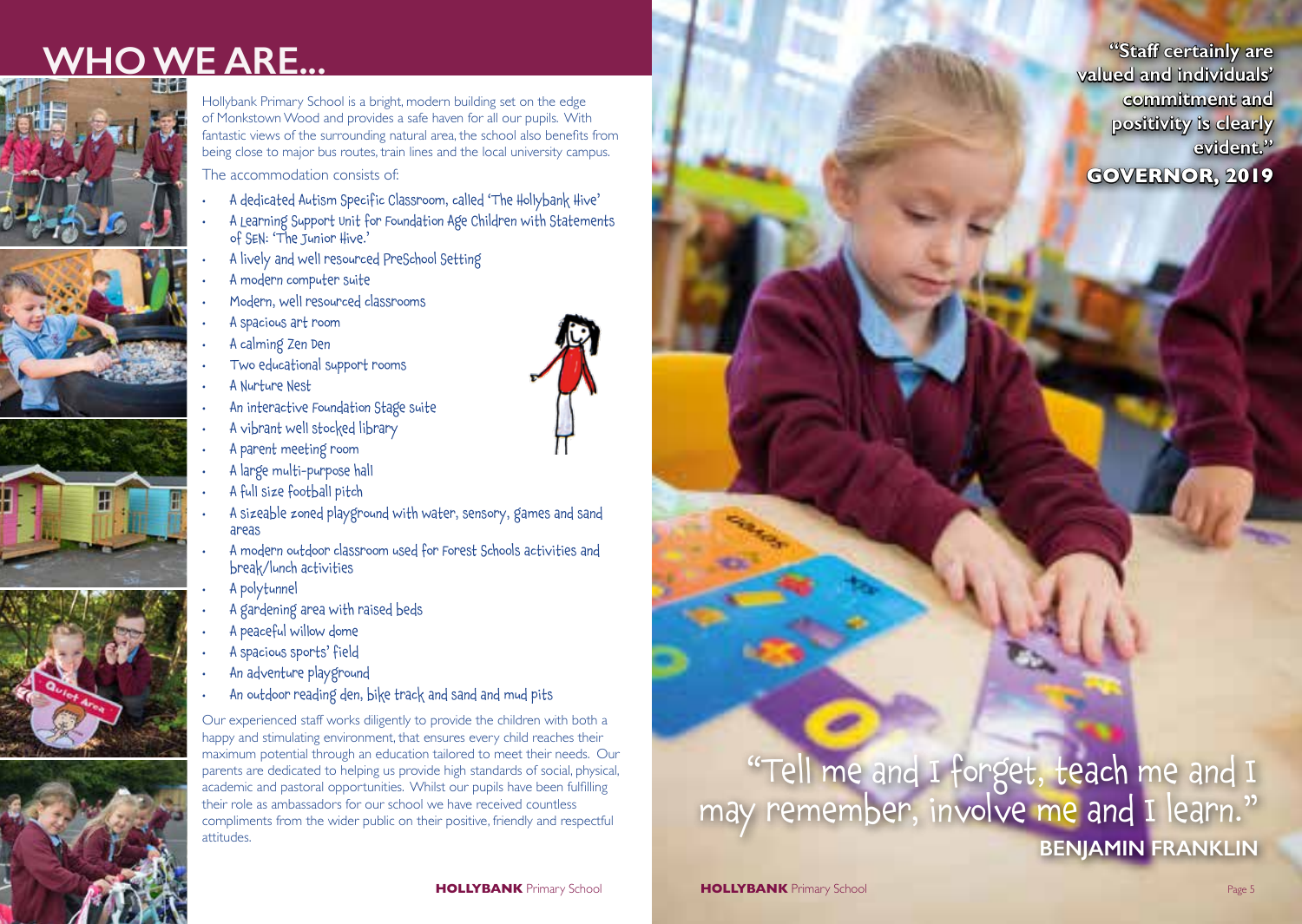### **PASTORAL CARE & CHILD PROTECTION**

#### The pastoral dimension of our school involves all our staff and children. Our most recent inspection report stated:

**"Among the strengths are the welcoming, inclusive and supportive ethos throughout the whole school, the effective strategies to promote positive behaviour and the consultation with the children in the compilation of class rules. Individual merit systems, for example, the Principal's Tea Party are in place and highly valued by the children: there is clear evidence that the reward system has a positive impact on the children's motivation, confidence and self-esteem. The relationships between the children and staff are very positive…".** *Education and Training Inspectorate, 2010*

Every student has unique talents and abilities which we nurture and develop. Pastoral care is of utmost priority and is emphasised through our Safeguarding and Child Protection Policy and our Positive Behaviour Policy. Our preventative curriculum ensures all pupils are aware of the risks and dangers of the modern world, and also helps them acquire the confidence and skills they need to keep themselves safe.

Hollybank Primary School seeks to provide an environment in which children, staff, governors and parents work together as a caring and supportive community of learners. We aim to provide a broad and balanced curriculum which not only develops the academic skills but also the social principles of respect, fairness, trust and responsibility. Each day a 'Pupil of the Day' is chosen to receive compliments from their peers and have the golden star cushion added to their chair!







"Every child deserves a champion – an adult who will never give up on them, who understands the power of connection and insists that they become the best that they can possibly be." RITA PIERSON



We encourage all children to communicate a concern directly or through their class worry box, and parents are encouraged to contact us with any concerns. Please be assured that all matters will be treated sensitively with appropriate attention and confidentiality.

Through the use of standardised tests, on-going assessment and teacher observation, some children are identified as underachievers or having special educational needs. Where appropriate, children receive an Individual Educational Plan which contains targets specific to their particular needs. Underachievers receive carefully monitored interventions where necessary and mentoring sessions to boost confidence or attitudes to self or school.

"Hollybank has exceeded our expectations of a Primary School: our child is reaching goals we never thought possible. His confidence is flowing, he really has found a special place at Hollybank- long may it continue, and the school goes from strength to strength." *PARENT SURVEY 2019*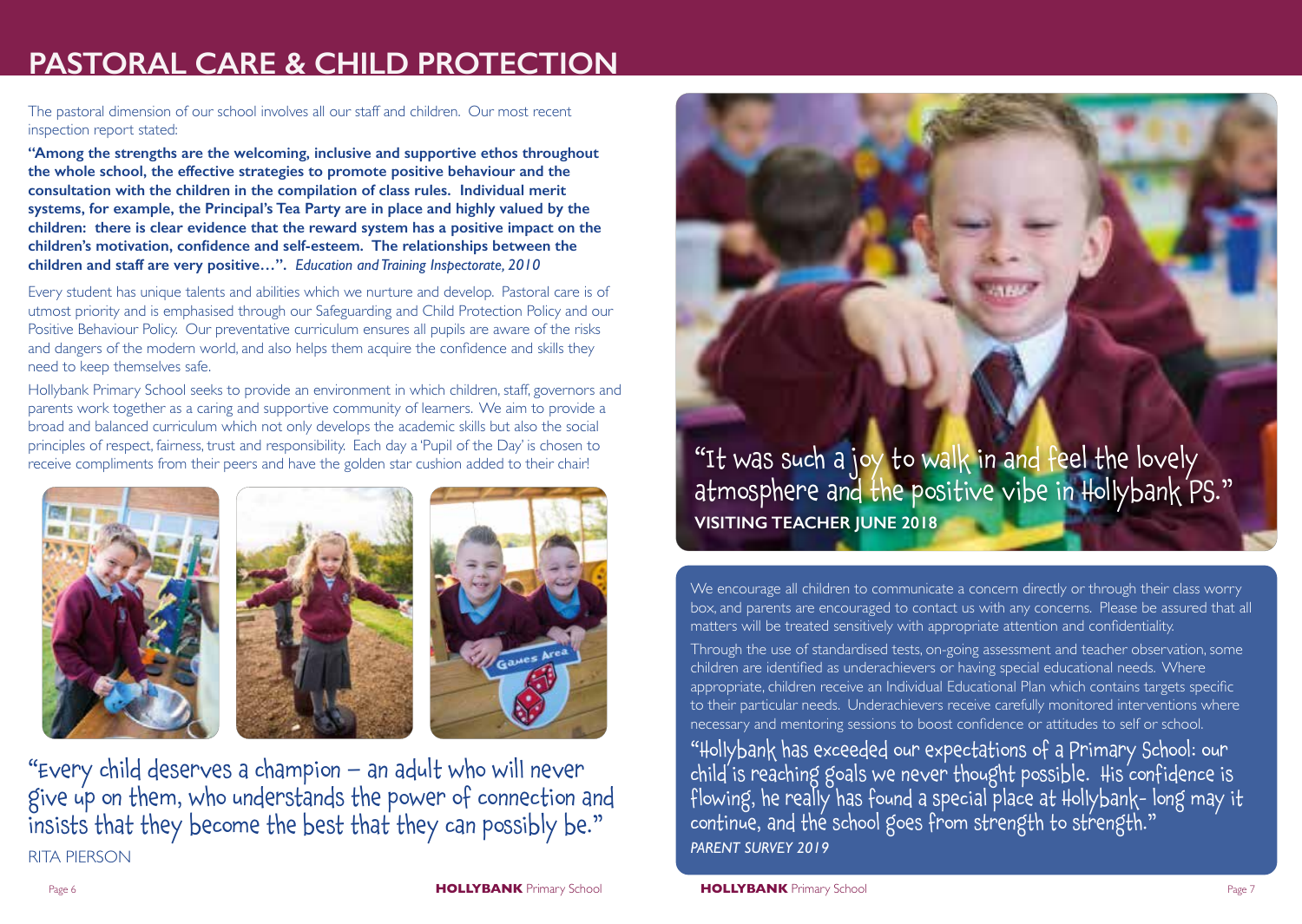

"Each of us has a fire in our hearts for something. It's our goal in life to find it and keep it lit." **MARY LOU RETTON**

## EARLY YEARS

Primary One and Two form the Foundation Stage which seeks to build on the experiences from Pre-school and Nursery, and to provide a smooth transition into primary school life.

Play Based Learning forms the basis of learning in these year groups through indoor and outdoor learning experiences. These play activities are well planned and age appropriate to provide a fun challenge that will develop positive attitudes to learning, promote achievement of early success and encourage motivation.

"We are really happy with our child's progress this year, especially in his reading, we cannot thank the teacher enough." *PARENT REPORT FEEDBACK 2019* 





### KEY STAGE ONE

Primary Three and Four build on the learning achieved in the Foundation Stage in a more formal way. Continued emphasis is placed on the personal, social and emotional development of the cross curricular skills of Using Communication, Using Mathematics, Using ICT and Thinking Skills and Personal Capabilities. In Key Stage One the pupils have the opportunity to develop their Thinking Skills and Problem Solving strategies through Activity Based Learning both indoors and outdoors.

"We have noticed a big difference when it comes to doing numberwork, his confidence is really growing in mathematics." *PARENT REPORT FEEDBACK 2019* 

### KEY STAGE TWO

In Primary Five, Six and Seven pupils continue to extend their knowledge and are encouraged to make connections between their learning areas. STEAM challenge days (Science, Technology, Engineering, Art and Maths) provide a wonderful opportunity for independent and collaborative learning with an emphasis on Thinking Skills and Personal Capabilities. There is a strong emphasis on pupil responsibility for their learning, encouraging all pupils at this stage to self-reflect and to improve on their learning targets. Primary 7 develop these skills further by running their own business each year.

Scho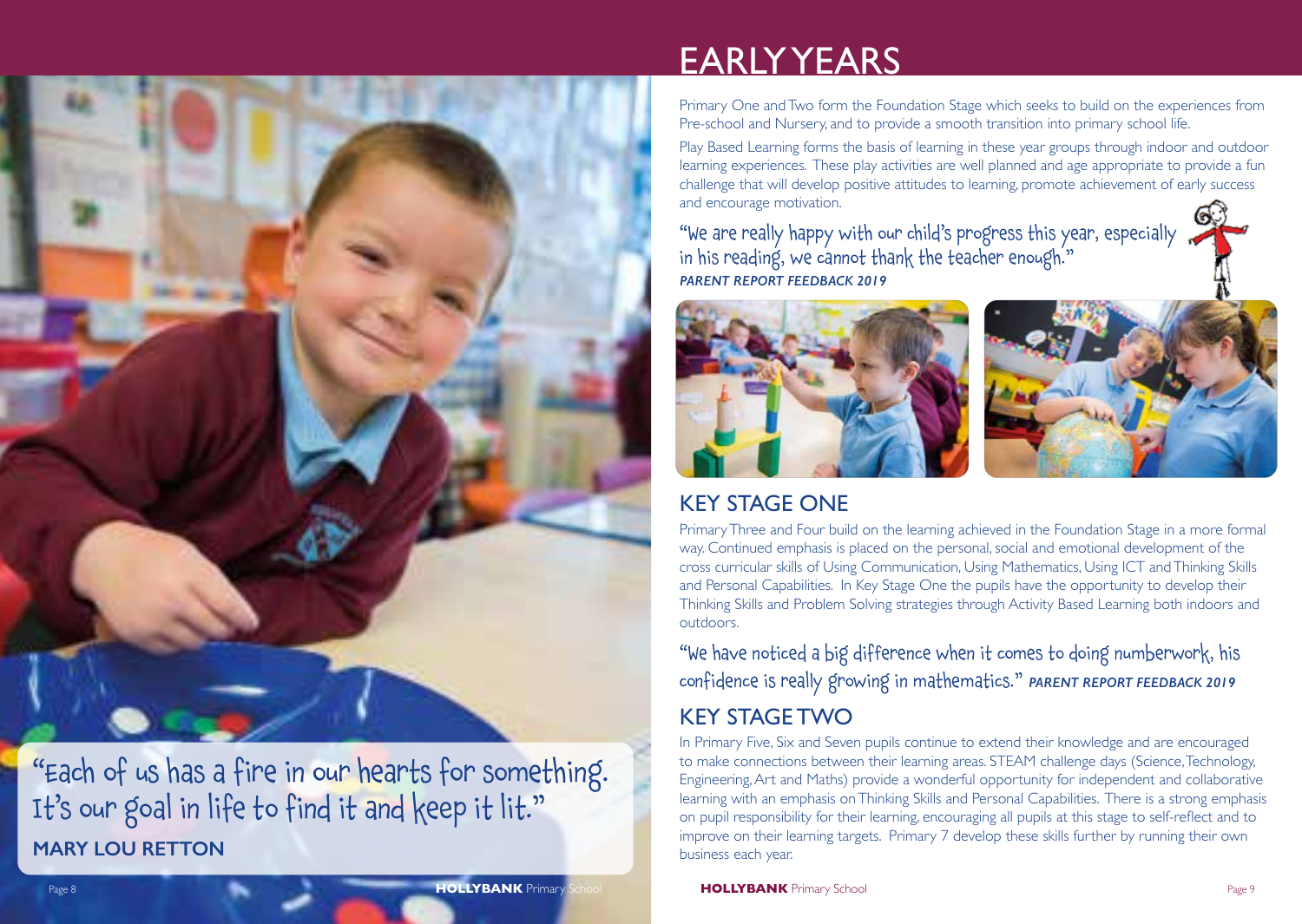### **PROMOTING POSITIVE BEHAVIOUR PARENTAL INVOLVEMENT**

"Thank you from the bottom of my heart for the support you have given my son, without doubt you gave me back my boy."

**PARENT REPORT FEEDBACK 2019**



**"The Principal and the teachers work conscientiously to ensure that communication with the parents is effective and maintained through regular newsletters, a newly established school website, open days, information meetings and a range of valuable courses for parents. There are well established and excellent links developed with the other local schools, including pre-school, primary and post primary schools, which enrich the children's educational and social experiences and ensure smooth transitions."** *Education and Training Inspectorate, 2010*

In order for effective learning to take place positive behaviour is essential. All classes create a Class Plan for Learning which is based on respect, fairness and responsibility, further reinforced by our Three Golden Rules: Ready, Respectful, Safe. Our Positive Behaviour Policy highlights numerous rewards pupils receive, for example: Cheeky Monkey, Kindness Jar and Principal's Tea Party. Therefore the ethos of the school is highlighting the positive and diminishing negative behaviours. Class Dojo is used in all year groups to encourage all positive behaviour and track pupil progress.

We in Hollybank Primary School believe a close partnership between home and school is vital, so we value these relationships and foster them in a number of ways. Parents are invited to assist in school on a voluntary capacity or join school more formally as a member of the PTA. We send home a weekly newsletter, amongst other written communication and our website is updated regularly.

Teachers communicate and share details of daily learning through Seesaw posts and photographs. Introductory parent meetings are held in each year group at the beginning of each academic year. In addition parents are invited to parental consultations and annually receive a written report on their child's progress.

We hold an annual Parent Praise Event where pupils can show off their learning and share successes with their parents and carers.

We also run several parent focused events to support parents during their children's education, such as 'Monday Moan', 'Wednesday Walkers' , 'Thursday Chat and Cheer Up' and 'Breakfast Bingo.' All events are very informal and all parents/carers are very welcome.

We have an open door policy in Hollybank Primary School, where parents are welcome to arrange appointments with teachers if they are concerned about any area of school life.

"I love coming into this school to do Time to Read, it's so welcoming and I wish I could go back to school. My school days weren't like this." *TIME TO READ VOLUNTEER MAY 2019*









### **ATTENDANCE**

We are always striving to emphasise the importance of good attendance and celebrate monthly attendance through a whole school competition, alongside annual 100% award badges and certificates. We share a joint attendance policy with the local schools who are part of the THRIVE project campaign.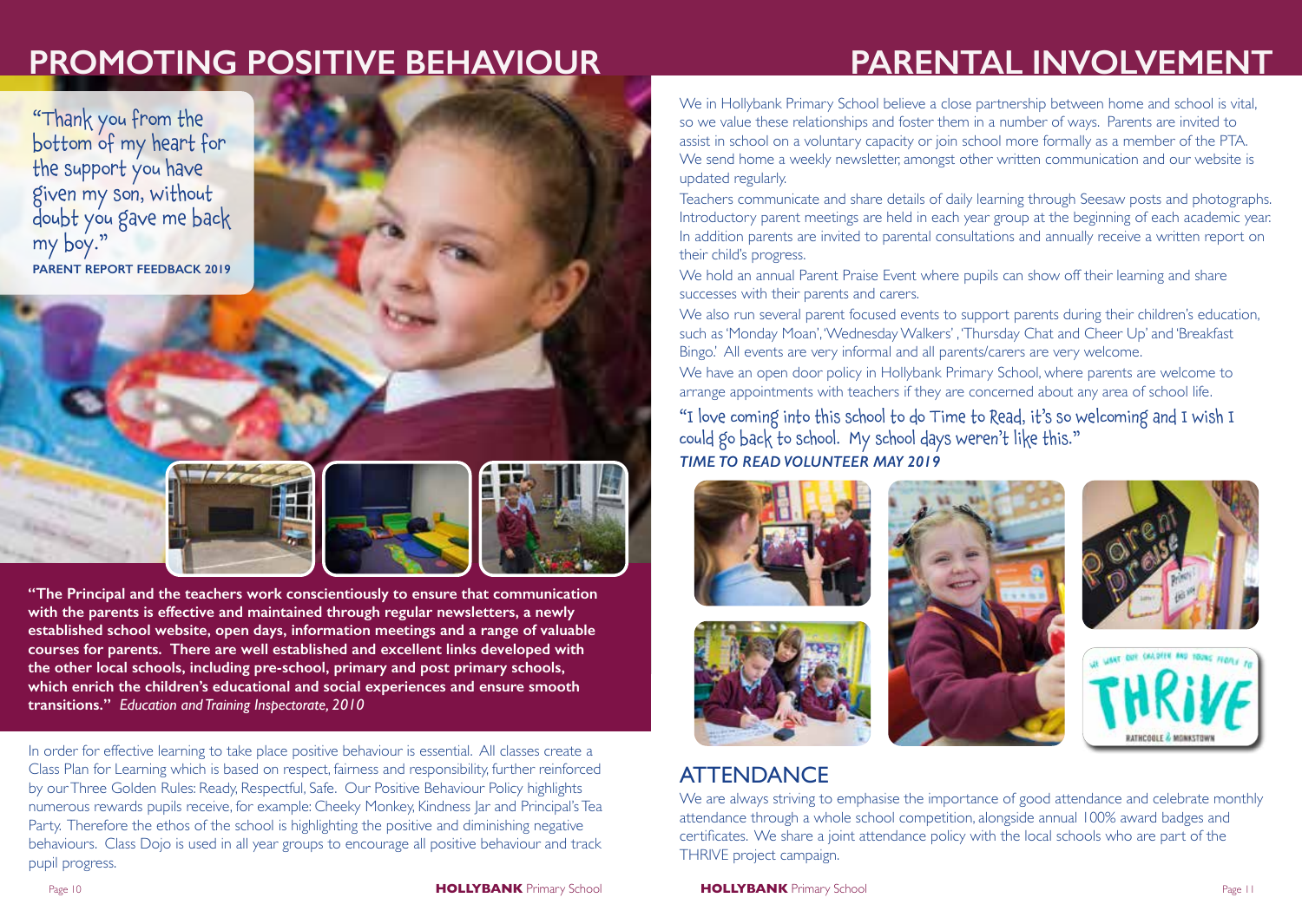# **SCHOOL LIFE**

### P1 BUDDY SYSTEM

At Hollybank we are extremely proud of the pastoral care taken for our pupils and by our pupils. Our P7 pupils buddy up with a P1 student the minute they arrive in school, on that daunting first day. This helps the younger pupils settle in with ease and creates a very special bonding opportunity, which is developed throughout the year. It has proven to be a great success for all involved.

### HOLLYBANK PREFECTS

Each year P4-P7 pupils nominate and vote for senior prefects who act as great ambassadors for the school throughout the year. These pupils are a wonderful addition to the school as a whole, always volunteering for extra responsibilities and supporting the Principal and staff on many occasions. They are excellent role models within our school.

### SCHOOL COUNCIL

We very much value pupil voice in Hollybank, seeking to develop their aspirations and provide them with opportunities to inspire. Each year a new school council is elected working as innovators to develop the school for others. They help monitor and reward positive behaviour around school and manage the play equipment at break and lunch, always fulfilling their responsible role to the highest degree.













All classrooms have interactive whiteboards and Ipads. Our wellresourced computer suite is timetabled so all classes can forge strong links between ICT and other subjects.

### WEEKLY WIGGLE

Each Friday everyone in Hollybank, staff and pupils alike enjoy the benefits of an invigorating weekly wiggle in our pleasant surroundings.

### PRINCIPAL'S TEA PARTY

In Hollybank we always seek to celebrate the success, achievements and efforts of our students. This is done regularly in class but also in our weekly Class of the Week competition, where Cheeky Monkey joins the winning class for a week.

Furthermore, each month a selection of pupils receive invites to a Principal's Tea Party, where children are served breakfast by the Principal at a Mad Hatter's Tea Party…a tradition enjoyed by pupils and Principal alike!

#### HOT CHOCOLATE FRIDAY

Each Friday a child from each class finds a Hot Chocolate Friday reward stuck under their chair, for being Ready, Respectful



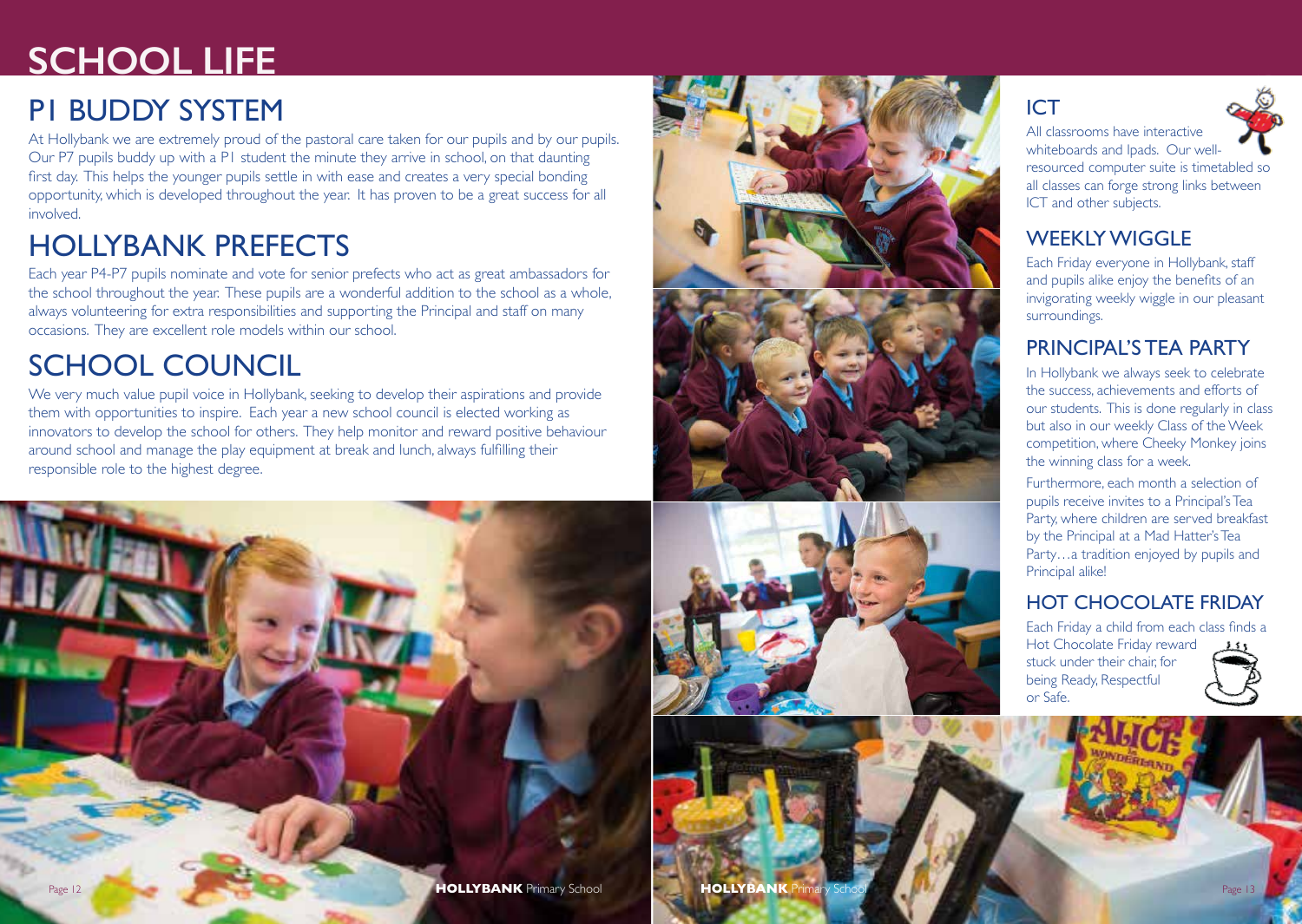# **SCHOOL LIFE**



**"THE SCHOOL GIVES GOOD ATTENTION TO ENCOURAGING CHILDREN TO ADOPT HEALTHY LIFESTYLES."** EDUCATION AND TRAINING

INSPECTORATE, 2010



## WIDE AWAKE CLUB (8:00am-8:50am)

This is an essential service for working parents and is open to all pupils from Pre-School to P7.

## EXTENDED SCHOOLS

We offer a range of after school activities which include:

- Art Club
- Scripture Union
- Lego Club
- Football Recorder
- 
- ICT
- Hockey
- Table tennis
- French Club
- STEAM Club (Science, Technology, Engineering, Art & Maths)
- Eco Club
- AQE Club
- 2-3 Club (for P1-P3)
- Gardening Club
- Heartstart



# **SCHOOL TRIPS**

Throughout their time in Hollybank, all students have many opportunities to explore new experiences through school trips. Some of the trips our pupils have enjoyed so far include:

- 
- 
- 
- 
- 
- . York<br>
. Edinburgh<br>
. Corrymeela<br>
. Belfast Zoo<br>
. Streamvale Farm<br>
. Crawfordsburn Scout Centre<br>
. W5<br>
. Loughshore<br>
. Monkstown Wood<br>
. The Waterfront Hall<br>
. The Braid Museum<br>
. Carrickfergus Castle<br>
. The Tayto Factor
- 
- 
- 
- 
- 
- 
- 
- Museum
- 
- Cinema<br>• Crusaders' Football Club<br>• The Giant's Causeway<br>• Aurora Leisure Centre
- 
- 

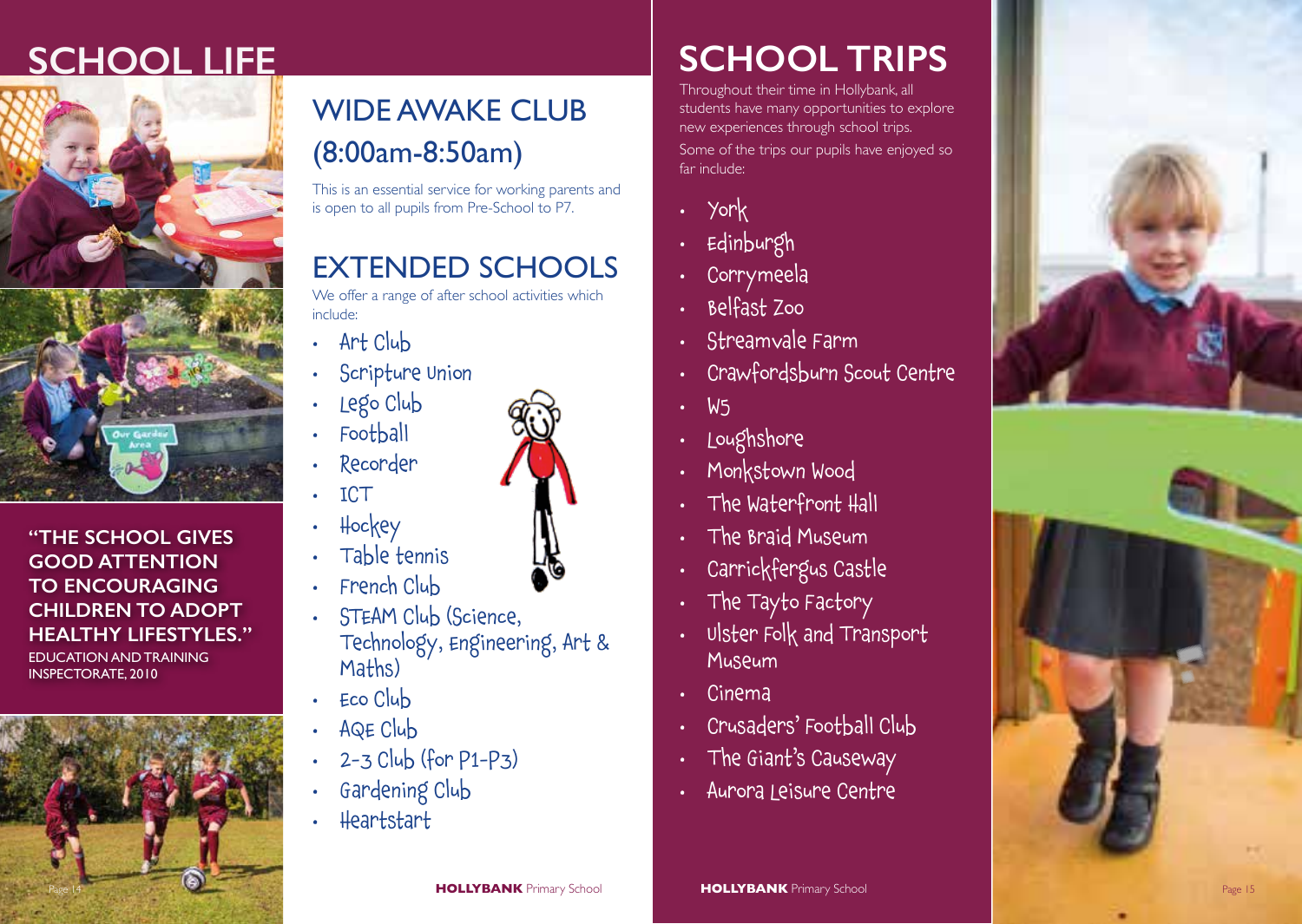

Our school uniform consists of a white or blue polo shirt and a maroon sweatshirt or cardigan with each item of uniform displaying the school name and logo. The uniform is popular with the children and economical for parents. Wearing a school uniform helps the children develop a sense of unity and pride in their school. All children are expected to wear the uniform. It is available alongside an optional PE uniform from our PTA.



# **SCHOOL UNIFORM ADMISSION ARRANGEMENTS**

The Principal is authorised by the Board of Governors to admit children based on the admissions criteria listed below.

When considering which children should be selected for admission, the Board of Governors will only take into account the information which is detailed on, or attached to the application form. Parents should therefore ensure that all information pertaining to their child, and relevant to the school's admissions criteria is stated.

In the event of the school being oversubscribed the Board Of Governors will apply the criteria as set out below. The criteria are listed in order of priority:

- 1. CHILDREN OF COMPULSORY SCHOOL AGE.
- 2. CHILDREN WHO HAVE A SIBLING ATTENDING HOLLYBANK PRIMARY SCHOOL.
- 3. ELDEST OR ONLY CHILD IN THE FAMILY.\*
- 4. APPLICANTS WILL BE ADMITTED ON THE BASIS OF THE INITIAL LETTER OF THEIR SURNAME IN THE RANDOMIZED ORDER SET OUT BELOW.

#### **H A I Z O V M Y E K X F D T S B R P U L MAC N G C Q W MC J**

#### \*NOT APPLICABLE WHERE THE ELDEST CHILD ATTENDS A SPECIAL SCHOOL.

The Board of Governors reserves the right to request supplementary evidence to support or verify information on the application form. The provision of false or incorrect information, or the failure to provide information within the deadlines set by primary schools, can result in the withdrawal of a place and the inability to offer a place on the part of any school nominated on the applicant's form.

During the summer term an induction programme will begin to welcome our new P1 pupils, which includes an afternoon for the children to meet their new teacher and visit their new classroom.

|           | Total<br><b>Applications</b> | Total<br>Admissions |
|-----------|------------------------------|---------------------|
| 2011-2012 | 22                           | 22                  |
| 2012-2013 | 24                           | 24                  |
| 2013-2014 | 18                           | 18                  |
| 2014-2015 | 27                           | 25                  |
| 2015-2016 | 17                           | 16                  |
| 2016-2017 | 24                           | 23                  |
| 2017-2018 | 30                           | 27                  |
| 2018-2019 | 20                           | 20                  |
| 2019-2020 | 20                           | 20                  |
| 2020-2021 | 28                           | 24                  |

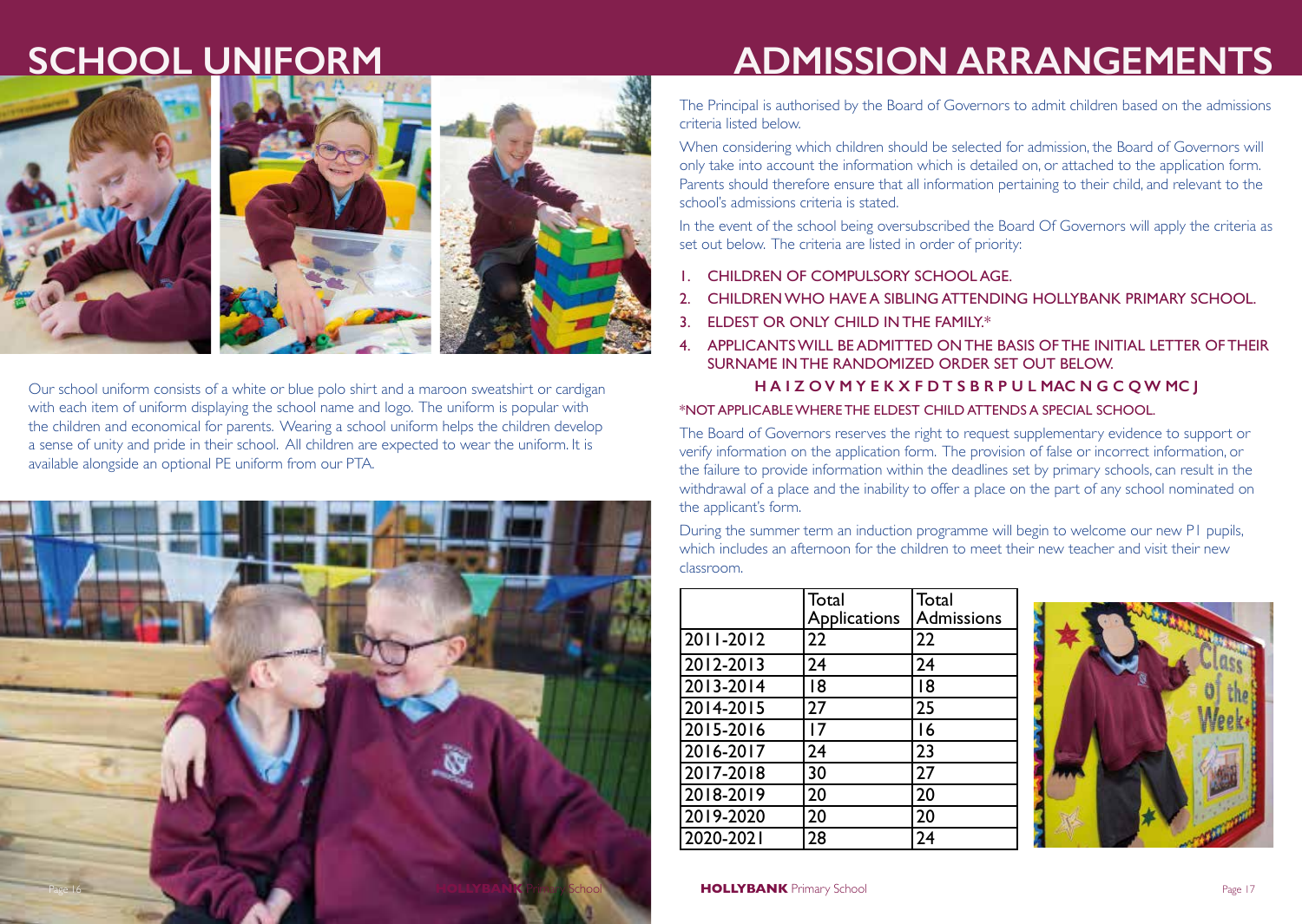# **PRE-SCHOOL**

At Hollybank Pre-school we strive to create a warm and stimulating environment where learning is fun, and activities promote and extend our children's curiosity and awareness of the world.

We learn through play and exploration both indoors and outdoors so that the children reach their full potential emotionally, physically and socially. We nurture each child as an individual whilst fostering an acceptance of diversity in a caring and friendly atmosphere. We offer funded places through the government PEAG scheme and we are subject to inspections by the Education and Training Inspectorate (ETI) ensuring that the highest level of education and welfare provision is sustained for every child in our care.









**THE PRE-SCHOOL IS OPEN MONDAY- FRIDAY, 9.00am-1:00pm FOR CHILDREN BETWEEN THE AGES OF 3 AND 4 YEARS OLD.**